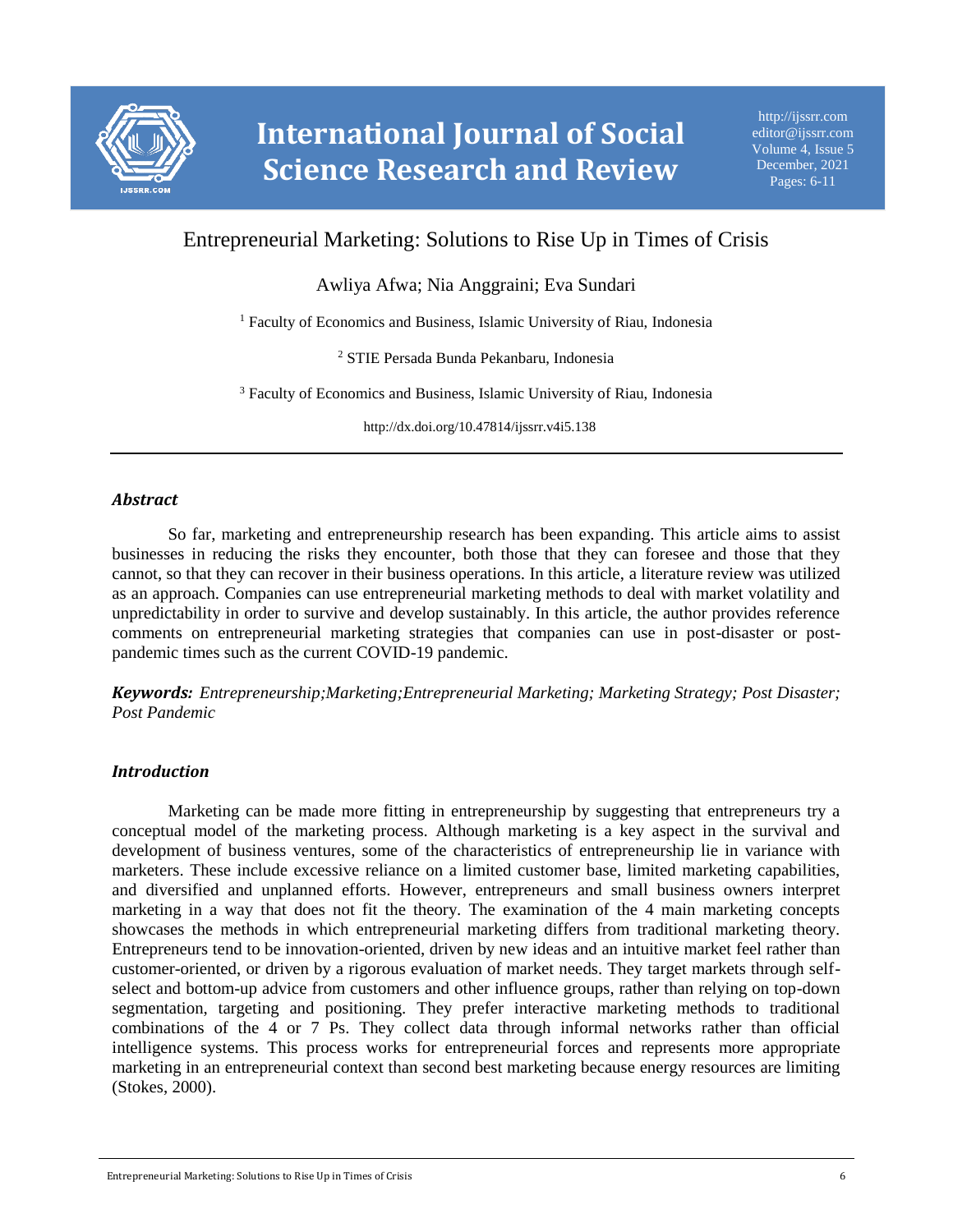

The role of entrepreneurial marketing as a strategy to deal with a dynamic marketing environment. The survey results show that entrepreneurial marketing is a link between marketing and entrepreneurship and an additional process. Entrepreneurs and customers are the core participants, creating shared value in the marketing environment. Entrepreneurial marketing is being used as a method used by start-ups and challenges marketers to create and control their marketing environment (Morrish, 2011). The previous model (Morrish et al., 2010) that combines entrepreneurs and customers and their relationships is the driving force of organizations in the wider organizational environment, including marketing and various marketing strategies and tactics focused on non-traditional opportunities.

Using unique panel information and randomized experiments, the research considers the impact of incentives and access to capital on the recovery of Sri Lankan microenterprises following the December 2004 tsunami. The results show that lack of access to capital limited the recovery process; Companies received randomly allocated grants to restore profit levels nearly 2 years before other industries collapsed. Access to capital is very important for retail zones; Constraints in the supply chain may constrain the position of capital in the recovery for manufacturing and service areas. The information shows that the business recovery has been much slower than commonly assumed, underscoring the targeted push's position in accelerating the recovery of microenterprises after the disaster (De Mel et al., 2012).

The business environment will always be faced with risks that the company can estimate to risks that cannot be estimated at all by companies such as natural disasters, earthquakes, floods and tsunamis, landslides, hurricanes, and many others to the Covid-19 pandemic that we are facing today. Of course, natural disasters and pandemics can result in business failure and bankruptcy on a large scale. This sometimes has a detrimental impact on the company in running its business, even though all preparations have been made in order to reduce the impact of the risk, the company will still receive the adverse impacts arising from this natural disaster. Moreover, Webb et al., (2002) argues that most businesses can recover after a disaster. So it is important to know things that can reduce risk and facilitate preparedness so that businesses can respond to the challenges caused by disasters and pandemics as they are currently on the way to business recovery.

According to Schindehutte et al. (2000), the crisis resulting from the risks faced can force businesses to adopt an entrepreneurial marketing approach. Entrepreneurial marketing strategies can enable companies to cope with market turbulence and uncertainty (Morrish, 2011). Actions, decisions and behaviors demonstrated by entrepreneurs in post-disaster studies. A profit-seeking approach shapes entrepreneurs who engage in entrepreneurial marketing activities. They proactively leverage limited resources to take advantage of value creation opportunities despite the high level of risk (Morrish et al., 2010).

# *Method*

The research method used is the literature review method, namely library research. This research examines, critically reviews knowledge, ideas, or findings in academically oriented literature and formulates theoretical contributions to specific topics. The literature used in this study comes from several articles through a collection of high-quality articles with a written decision support system.

## *Results and Discussion*

The Entrepreneurship Marketing model for post-disaster business recovery by (Morrish & Jones, 2020) divided it into 4 important aspects: the corporate environment, the entrepreneur's decision-making process, entrepreneurial actions, and post-disaster behavior. Disaster recovery requires comprehensive handling related to an understanding of the micro and macro business environment. This is because, at the time of any natural disaster, there will be two impacts, namely leading to individuals who are at the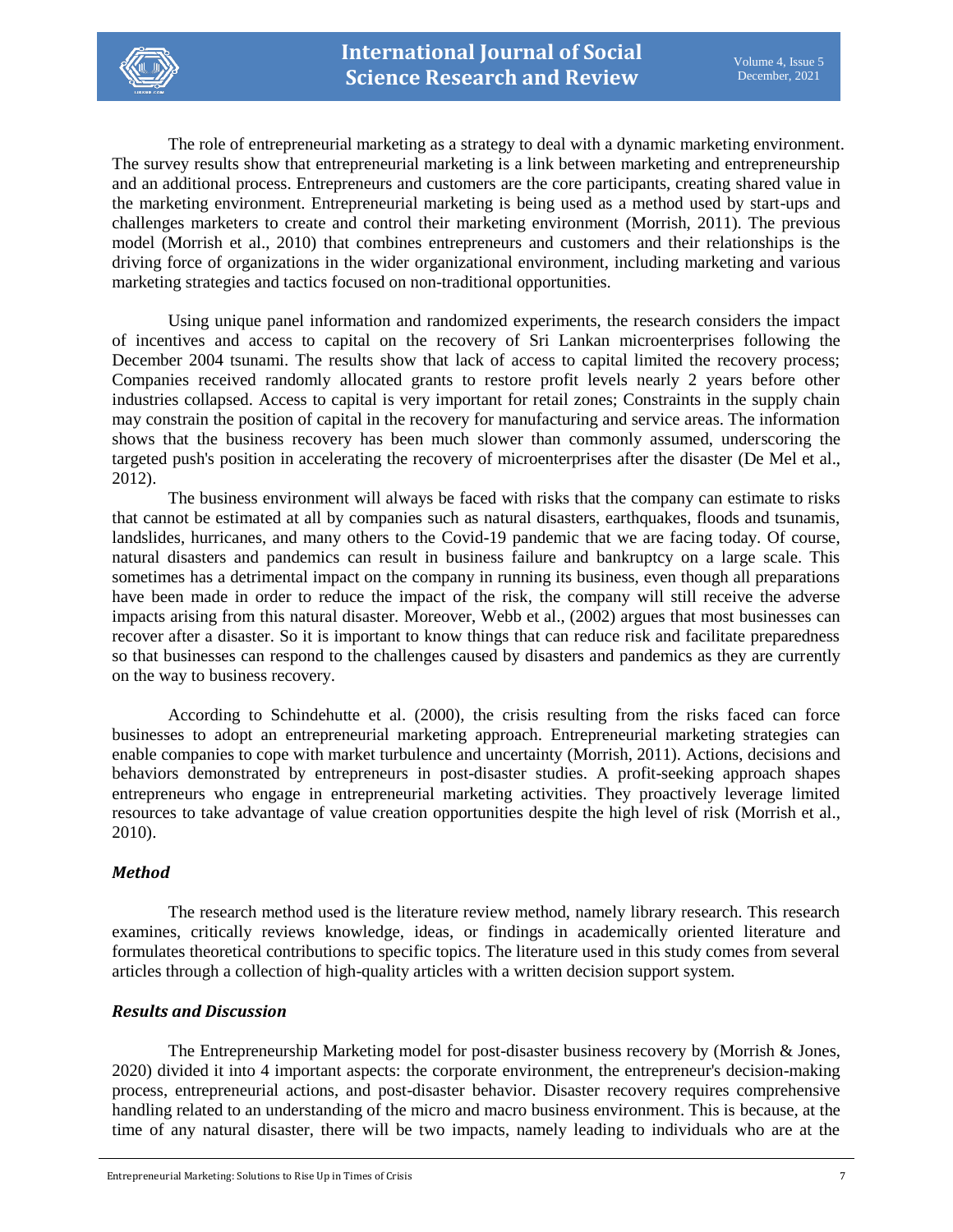

location of the disaster and impacting the existing business or business sector at the location of the earthquake.

The impact of disasters for individuals or entrepreneurs will be able to cause changes in behavior and the loss of human resources in every existing business, this will automatically disrupt the recovery process that business actors will attempt. In contrast, the impact on this location is more the impact of damage due to the occurrence of objects that occur will cause damage to infrastructure which will certainly affect the post-disaster business recovery process. Therefore, the two things above will be the main benchmarks for entrepreneurs in analyzing their environment in order to be able to recover in postdisaster crisis conditions.

The entrepreneur's decision to continue his business again is influenced by the entrepreneur's selfefficacy and effective reasoning. Self-confidence and the ability of an entrepreneur can play a significant role in them playing a role in approaching goals, work and challenges arising from natural disasters (Morrish & Jones, 2020). In post-disaster conditions, entrepreneurs will be faced with the dilemma of decisions to be taken regarding resuming their business. Decisions that are not easy to make considering the dangers and risks. So entrepreneurs are highly required to show a higher level of self-efficacy and self-confidence to succeed and be successful again to run their business (Bandura, 1994). Entrepreneurs who will succeed are certainly those who have the determination and resilience to return to running a business and they are also able to get out of these difficulties with their personal and emotional affairs.

In some cases, some of these entrepreneurs will try to attract their customers back with special products, meaning that here it is indeed required for entrepreneurs to have self-actualization to be able to provide the best for customers, for example entrepreneurs who are aware of their products and are aware of their expertise will try to looking for a new location to start a business. Another example is entrepreneurs who have satisfaction when providing services and products that are useful to their customers. Usually, these entrepreneurs know that what an entrepreneur is pursuing is how customers like and are happy with the products they offer.

Another form of entrepreneurial decision to rise after a disaster. First, having self-efficacy from entrepreneurs that will bring them back to life after this disaster is an entrepreneur who has the behavior to seek new opportunities by using what they have. This is an effective form of reasoning from entrepreneurs and the motivational spirit to continue their business in a new environment after the disaster. For example, the Canterbury community who are trying to recover after the disaster by always being optimistic about the laws of nature regarding the good or bad conditions they face is a process that will change. As a result, they can get up after not finding a new place and location suitable to start a business, but they find ideas to sell their product by way of the shop.

Furthermore, Bandura (1994) defines perceived self-efficacy as a person's belief about their ability to produce higher performance levels and improve and exercise influence over events that affect their lives. Zhao et al. (2005) suggested that entrepreneurial self-efficacy is an individual who can fully mediate previous entrepreneurial experience and risk tendencies regarding entrepreneurial intentions. Therefore, self-efficacy is the right choice as a concept to help entrepreneurs understand what might happen and influence their entrepreneurial decisions to rise after a disaster.

Second, the key for entrepreneurs to rise after a disaster is to have effective reasoning, which can also influence future entrepreneurial decision-making. Effective reasoning is a decision-making approach to achieve goals that entrepreneurs use in identifying the best next step they should take by assessing the available resources with goals while balancing goals with remaining resources and their future actions regarding the sustainability of their business (Sarasvathy, 2001). This effective reasoning will produce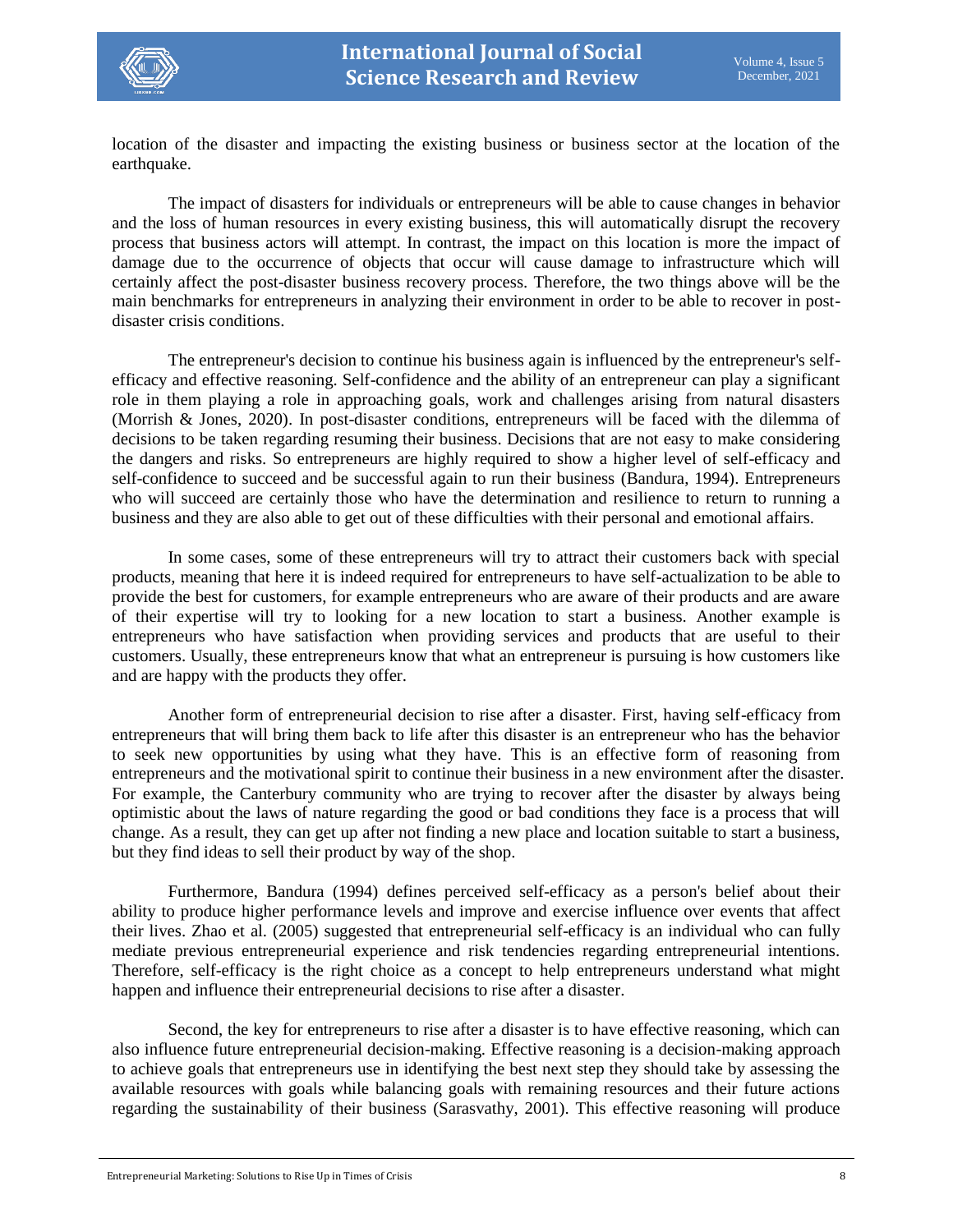effective thinking patterns for entrepreneurs by using available resources and combining them by creating opportunities with minimal planning.

Furthermore, post-disaster entrepreneurial actions require immediate attention to adapt to new business conditions (post-disaster) and the competition pattern. The entrepreneurial ability to make quick decisions is critical to recovery in post-disaster crises. The decision requires decisive entrepreneurial action involving three aspects, including relocation, capital injection, and the creation and adaptation of new business models. Relocation, the ability of an entrepreneur to secure or acquire rights, is one of the most significant indicators that can be taken for business recovery. Damage to infrastructure, whether light or heavy after the disaster, will hinder the process of the rise of entrepreneurs to recover and that means the same as the loss of opportunities for these entrepreneurs to be able to run their businesses.

Disasters cause the loss of opportunities to instantly rebuild business operations because the place or location is not conducive due to the disaster, many entrepreneurs move the location of their business activities to different locations or change containers such as the shape of a cafe which is converted into a cafe with the concept of a mobile container that become a symbol of business recovery. So that some entrepreneurs can also take this opportunity to develop their business in suburban locations. So relocation is a double-edged sword because the relocation referred to here is not just moving the location of the business but also relocating the internal business such as staff and people involved.

*Financial Injection*, Cash flow is the lifeline of any business, especially in post-disaster conditions. It is therefore very important when business processes are started and revenue streams are restored quickly. In some countries such as New Zealand, they are very concerned about economic and business growth in their country by ensuring the current economy and industry and the government's policy is also to assist if a business is affected by a disaster so this is very helpful in the post-disaster business recovery process. However, for some sectors capital assistance alone is not enough, this includes sectors that rely on supply chains that disasters can disrupt. In addition, there are conflicting cases regarding the effectiveness of financial injection or capital assistance in entrepreneurs. For example, De Mel et al. (2012) stated that the flow of funds allocated was beneficial for the recovery of businesses, both companies and the micro sector. This has been proven after the tsunami disaster that occurred in Aceh.

Meanwhile, several examples of external capital assistance are not really needed, especially if they only cover one sector and are not comprehensive (Webb et al., 2002), because in this case the business recovery must be comprehensive, not just a few sectors, because after the disaster there was damage to the economy as a whole. Therefore, the handle must be directed at the economic sector as a whole as well. However, in the case above, the micro sector will survive and recover more than companies.

*Creation and adaptation of new businesses,* many entrepreneurs do not get assistance from the government or the government in the country that does not provide or various things related to the company's failure of insurance claims, causing the company to be unable to operate immediately to recover after the disaster. Therefore, the entrepreneurial ability of these entrepreneurs will be highly demanded to be able to find opportunities by changing their businesses that were destroyed by the disaster to businesses that are more adaptive to these conditions. For example, not a few companies make changes to their sectors and business segments after a disaster or during a disaster such as the current pandemic. For example, the hotel business that was destroyed by a disaster, whether due to a pandemic, would expand its segment to suburban communities who want to enjoy living in their hotels, or this company is turning to provide soup kitchens and food catering for disaster victims to increase their income, and this is quite effective for that. Creating a new business model and adapting it to a different environment that involves partners and environments such as collaboration with partners will be able to produce a new business that will be a factor to bounce back after a disaster.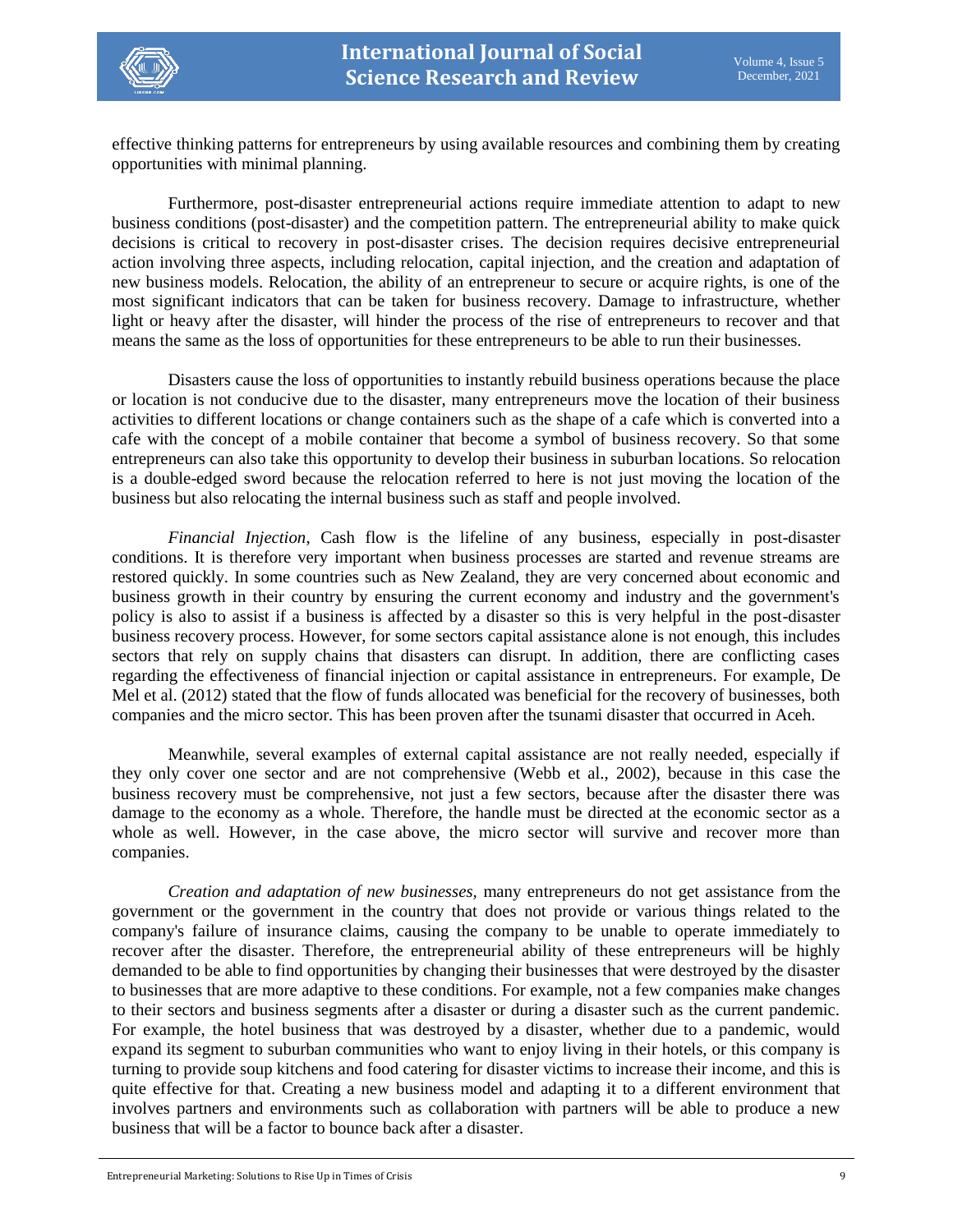

Post-disaster entrepreneurial marketing behavior requires entrepreneurs to find their own opportunities, organize available resources, create customer value and accept business risks which is a new definition of Entrepreneurial Marketing that focuses on post-disaster recovery (Morrish & Jones, 2020).

## ● *Opportunity-Seeking*

*Opportunity-seeking* or Seeking Opportunities is defined as the efforts made by entrepreneurs who show behavior that focuses on finding opportunities for their companies and quickly engages in implementing them (Morrish & Jones, 2020). Each entrepreneur's expertise can quickly develop a targeted offering compared to the mental innovation of new customers when a new segment is formed. So under pressure to re-start the business, these entrepreneurs are competing to find new opportunities to rise, which are closely related to the process of creating and adapting new businesses. So in this process, entrepreneurs must be able to find new perspectives and approaches in running their business.

## ● *Resource Organizing*

Business recovery in the post-disaster environment is largely determined by the level of entrepreneurial ability in maintaining and managing resources and taking corrective actions to safeguard assets, including human resources. Therefore, employers must have the ability to secure and manage this vital resource. For example, in the post-Katrina disaster, this business recovery emerged from the collective efforts of entrepreneurs led by social awareness and individual entrepreneurs found that they helped the problems for entrepreneurs who were there in deciding whether to rebuild or not, but this was limited to entrepreneurs who had mindset that can rise after this disaster. Thus, the most effective method is to utilize additional resources, especially during post-disaster conditions.

#### ● *Creating Customer Value*

With a changing landscape, entrepreneurs also need to create new value for their customers, both existing customers, new customers, and new markets in post-disaster conditions. Most importantly, entrepreneurs create more social value, such as providing a community where business in this condition is a flexible business that focuses on survival and recovery through collaboration and creating that value. So as an entrepreneur, you must have good skills in communicating with customers to create value (Stokes, 2000). By utilizing new creations and added value will create new business models that are more adaptive in the future.

#### ● *Accepting Risk*

Disasters will increase risk, so entrepreneurs in post-disaster conditions will face higher risks than usual. The risk here is defined more on the risk that is emotional, environmental and entrepreneurial income. They are faced with a race to get back to where they were in the market before the disaster struck. So in this condition to recover, the most important thing for entrepreneurs besides the three things above, entrepreneurs are required to have many ideas and mentally accept higher risks by taking advantage of their previous experience in running a business.

## *Conclusion*

As discussed above, based on the concept of entrepreneurial marketing, the crisis can force companies to adopt entrepreneurial marketing methods, and entrepreneurial marketing strategies can enable companies to deal with market fluctuations and uncertainties. This can be seen from the actions,